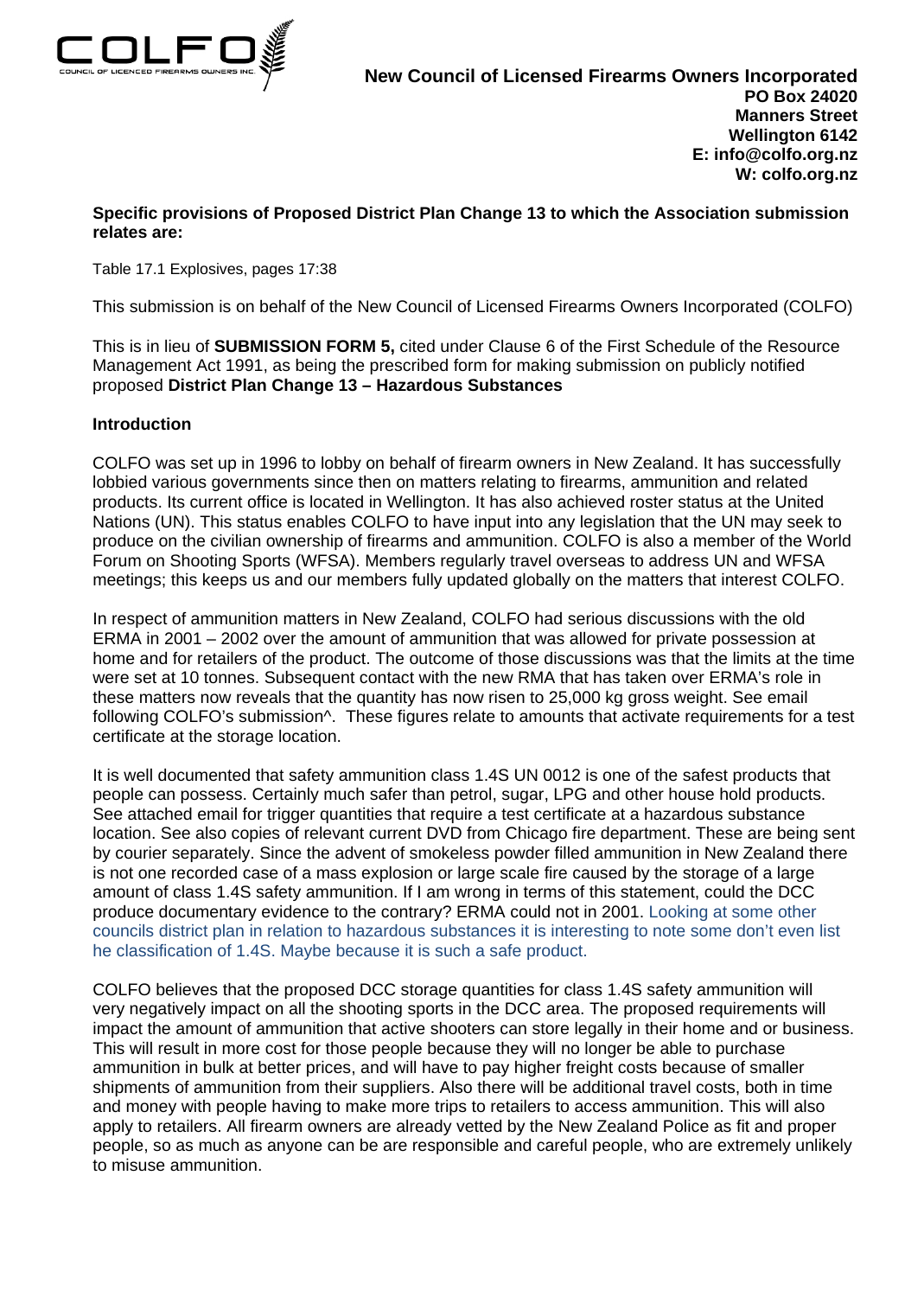Governments, and by default local councils can only govern successfully with the consent of the people they serve. If stupid and unnecessary and or draconian legislation is imposed on reasonable people, like licensed firearm owners the result is total contempt and often deliberate breaking of the law, is this the outcome the DCC wishes to achieve?

What non-existent problem is the DCC trying to fix by the introduction of new and unnecessary laws relating to the storage of small arms ammunition class 1.4S? They also potentially leave themselves open to lawsuits by affected parties. Is this what the citizens of Dunedin want in these hard economic times?

So in summary, as far as COLFO is concerned, the DCC has failed to substantiate their case in any meaningful way. We cannot see any benefits to the city of Dunedin or its people, beyond increased enforcement costs to the ratepayers, and encouraging normally law abiding people to break any new regulations in this area.

So firstly, we kindly ask the council not to pass these proposed bylaws in regard to the storage both commercial and private, of Safety Ammunition class 1.4S UN0012.

Secondly, to consult more widely and much earlier with interested stakeholders in these matters.

Thirdly, COLFO would like to ask for a public hearing on this issue, and I and other COLFO executive members will fly to Dunedin to present our case in person.

**Paul L Clark** COLFO executive member.

^ Email from Karen Lau of EPA

Main regulations under HSNO that relate to storage of safety ammunition (Class 1.4S): **Hazardous Substances (Classes 1 to 5 Controls) Regulations 201** [http://www.legislation.govt.nz/regulation/public/2001/0116/latest/DLM35395.html?search=ts\\_regulat](http://www.legislation.govt.nz/regulation/public/2001/0116/latest/DLM35395.html?search=ts_regulation_classes_resel&p=1&sr=1) [ion\\_classes\\_resel&p=1&sr=1](http://www.legislation.govt.nz/regulation/public/2001/0116/latest/DLM35395.html?search=ts_regulation_classes_resel&p=1&sr=1)

I have copied out the relevant bit (which refers to location test certificate requirements for storage of Class 1).

## **Table 6 (Schedule 2)**

Quantities of class 1 substances that activate requirements for a test certificate at a hazardous substance location, for a designated use zone, for a designated transfer zone, and [32,](http://www.legislation.govt.nz/regulation/public/2001/0116/latest/link.aspx?search=ts_regulation_classes_resel&p=1&id=DLM36667) [46,](http://www.legislation.govt.nz/regulation/public/2001/0116/latest/link.aspx?search=ts_regulation_classes_resel&p=1&id=DLM36699) [51](http://www.legislation.govt.nz/regulation/public/2001/0116/latest/link.aspx?search=ts_regulation_classes_resel&p=1&id=DLM37310) for notification of transport [rr 26,](http://www.legislation.govt.nz/regulation/public/2001/0116/latest/link.aspx?search=ts_regulation_classes_resel&p=1&id=DLM36642) [30,](http://www.legislation.govt.nz/regulation/public/2001/0116/latest/link.aspx?search=ts_regulation_classes_resel&p=1&id=DLM36652) 

| <b>Hazard classification</b>                                                                                                                | <b>Quantities</b>            |
|---------------------------------------------------------------------------------------------------------------------------------------------|------------------------------|
| 1.1B, 1.2B, and 1.4B                                                                                                                        | $5$ kg                       |
| 1.1 (other than 1.1B or 1.1C), 1.2, and 1.5                                                                                                 | 50 kg                        |
| 1.1C and 1.3 (other than 1.3G)                                                                                                              | 100 kg                       |
| 1.3G and 1.4 (other than 1.4S)                                                                                                              | 200 kg                       |
| 1.4S                                                                                                                                        | 1 000 kg                     |
| Fireworks in hazard classifications 1.3G, 1.4G, and 1.4S that are controlled under<br>the Hazardous Substances (Fireworks) Regulations 2001 | 10 000 kg (gross)<br>weight) |
| Safety ammunition including pre-primed cartridges and primers of class 1.4S                                                                 | 25 000 kg (gross<br>weight)  |